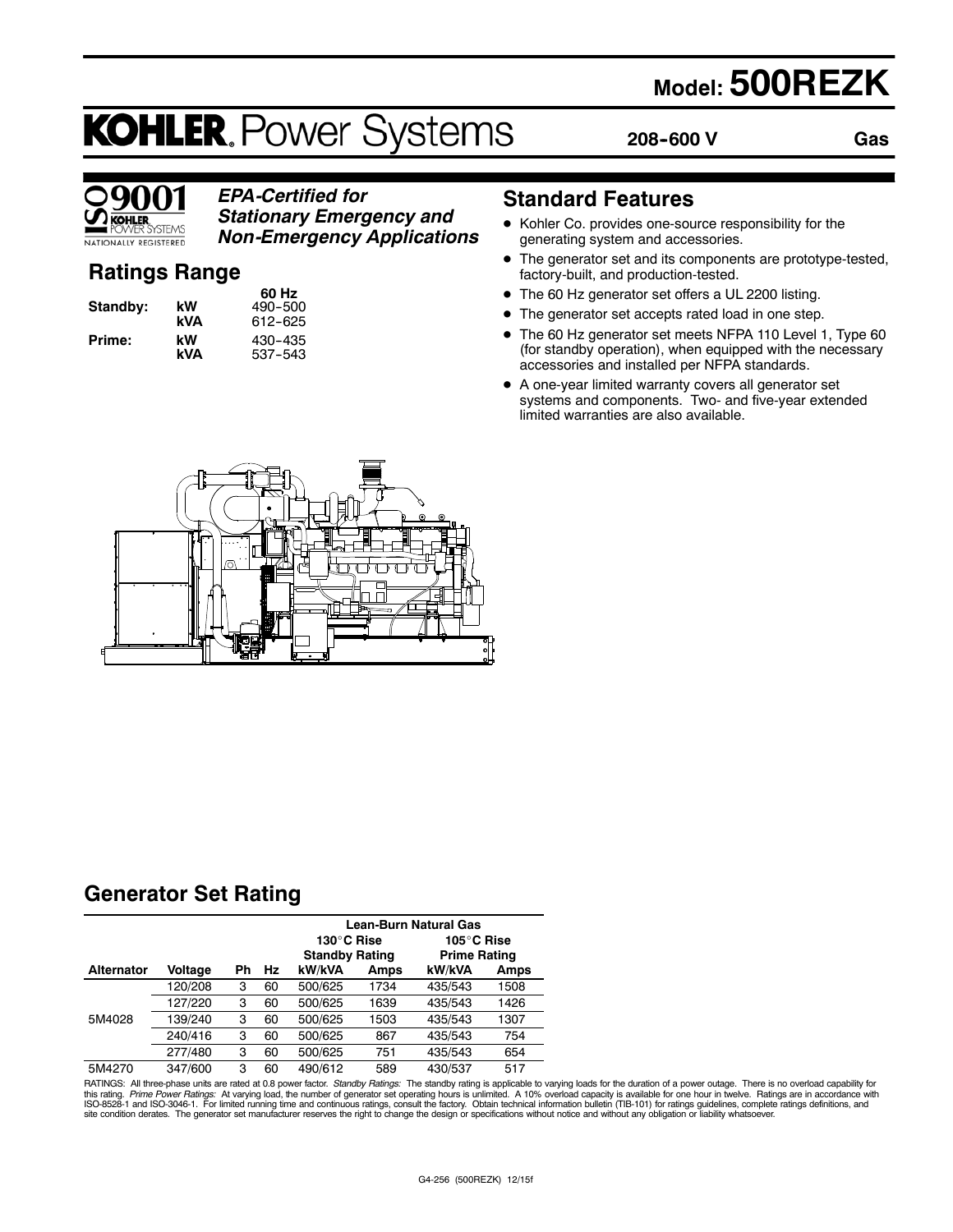## **Alternator Specifications**

| <b>Specifications</b>                    |                  | <b>Alternator</b>                                    |  |
|------------------------------------------|------------------|------------------------------------------------------|--|
| Type                                     |                  | 4-Pole, Rotating-Field                               |  |
| Exciter type                             |                  | Brushless, Permanent-<br><b>Magnet Pilot Exciter</b> |  |
| Voltage regulator                        |                  | Solid State, Volts/Hz                                |  |
| Insulation:                              |                  | <b>NFMA MG1</b>                                      |  |
| Material                                 |                  | Class H, Synthetic,<br>Nonhygroscopic                |  |
| Temperature rise                         |                  | 130°C Standby                                        |  |
|                                          |                  | 105°C Prime                                          |  |
| Bearing: quantity, type                  |                  | 1, Sealed                                            |  |
| Coupling                                 |                  | <b>Flexible Disc</b>                                 |  |
| Amortisseur windings                     |                  | Full                                                 |  |
| Voltage regulation, no-load to full-load |                  | DVR2000EC+                                           |  |
| Rotor balancing                          |                  | 125%                                                 |  |
| Unbalanced load capability               |                  | 100% of Rated Standby<br>Current                     |  |
| Peak motor starting kVA:                 |                  | (35% dip for voltages below)                         |  |
| 480 V                                    | 5M4028 (10 lead) | 1800 (60Hz)                                          |  |
| 600 V                                    | 5M4270 (4 lead)  | 1280 (60Hz)                                          |  |
|                                          |                  | .<br>л.                                              |  |

## **Engine**

**Engine Specifications** Manufacturer **Dresser Rand** Engine model SFGLD240 Engine type **24 L, 4-Cycle, Turbocharged**, Charge Air-Cooled Cylinder arrangement I-8 Displacement, L (cu. in.) 24.0 (1460) Bore and stroke, mm (in.) 152 x 165 (5.98 x 6.50) Compression ratio Standby and Prime: 9.2:1 Piston speed, m/min. (ft./min.) 594 (1949) Rated rpm 1800 Max. power at rated rpm, kWm (BHP) Standby: Prime: 530 (711) 461 (618) Cylinder head material Cylinder head material control cast Iron Crankshaft material **Press-forge hardened and** tempered alloy steel Governor: type Electronic Frequency regulation, no-load to full-load Isochronous Frequency regulation, steady state  $\pm 0.5\%$ Frequency **Fixed** Air cleaner type, all models Dry

- $\bullet$  NEMA MG1, IEEE, and ANSI standards compliance for temperature rise and motor starting.
- Sustained short-circuit current of up to 300% of the rated current for up to 10 seconds.
- Sustained short-circuit current enabling downstream circuit breakers to trip without collapsing the alternator field.
- Self-ventilated and dripproof construction.
- Superior voltage waveform from a two-thirds pitch stator and skewed rotor.
- $\bullet$  Digital solid-state, volts-per-hertz voltage regulator with 0.25% no-load to full-load regulation.
- $\bullet$  Brushless alternator with brushless pilot exciter for excellent load response.

## **Application Data**

## **Exhaust**

| <b>Exhaust System</b>                                                                             |                            |
|---------------------------------------------------------------------------------------------------|----------------------------|
| Exhaust manifold type                                                                             | Wet                        |
| Exhaust flow at rated kW, kg/hr. (cfm)<br>Standby<br>Prime                                        | 2910 (3300)<br>2650 (3005) |
| Exhaust temperature at rated kW,<br>dry exhaust, $^{\circ}$ C ( $^{\circ}$ F)<br>Standby<br>Prime | 449 (840)<br>453 (847)     |
| Maximum allowable back pressure,<br>kPa (in. Hg)                                                  | 4.5(1.3)                   |
| Engine exhaust outlet size, mm (in.)                                                              | see ADV drawing            |

### **Engine Electrical**

## **Engine Electrical System**

| Battery charger:                                                        |           |
|-------------------------------------------------------------------------|-----------|
| Ground (negative/positive)                                              | Negative  |
| Volts (DC)                                                              | 24        |
| Ampere rating                                                           | 40        |
| Starter motor rated voltage (DC)                                        | 24        |
| Battery, recommended cold cranking<br>amps (CCA): Qty., CCA rating each | Two, 1400 |
| Battery voltage (DC)                                                    | 12        |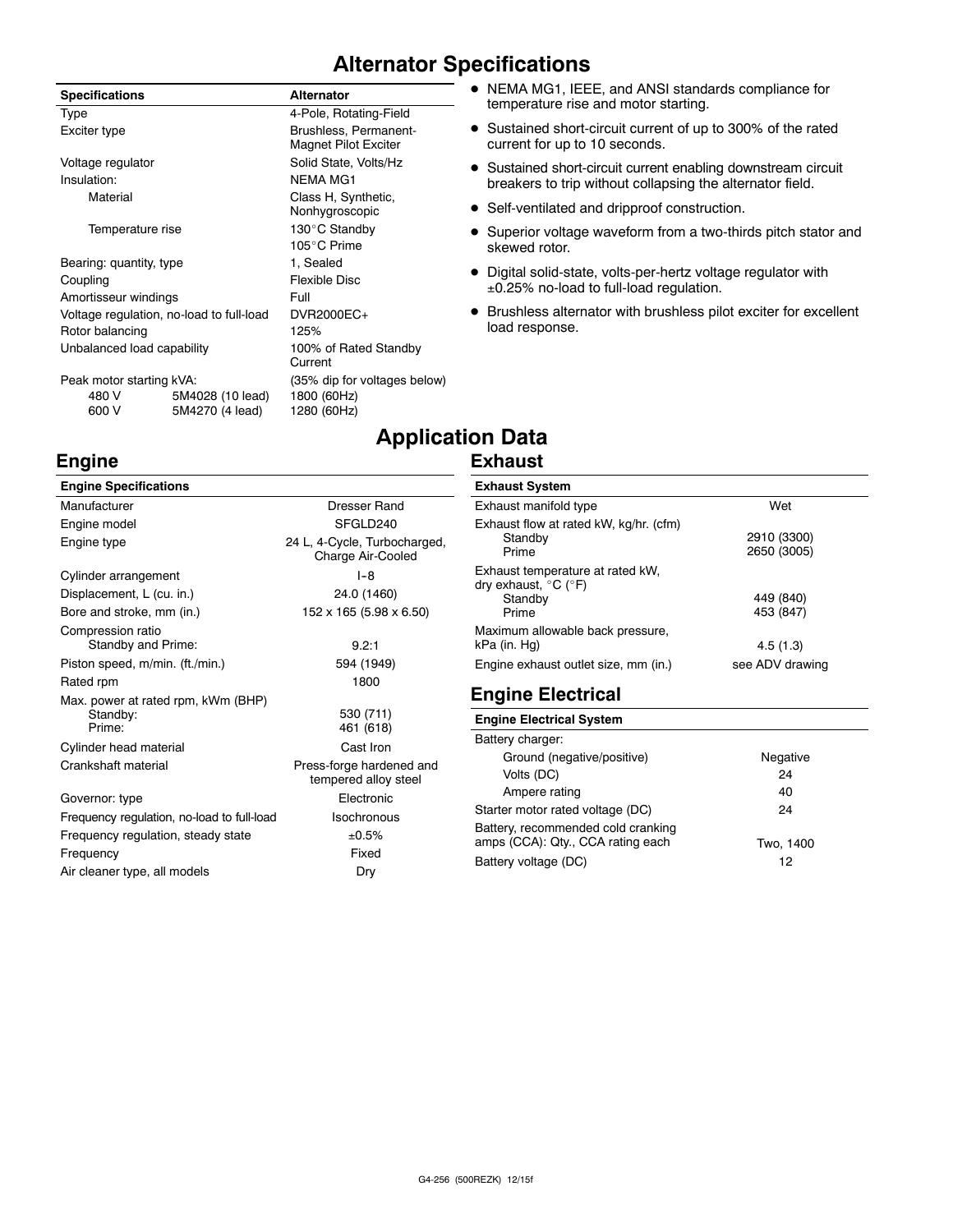## **Application Data**

### **Fuel**

#### **Fuel System - Lean Burn**

| Fuel type                                                      | Natural Gas   |
|----------------------------------------------------------------|---------------|
| Fuel supply line inlet                                         | <b>DN 80</b>  |
| Natural gas fuel supply pressure, kPa                          |               |
| (in. $H_2O$ )                                                  | $8-15(32-60)$ |
| Fuel cupply processe money red at the generator cet fuel inlet |               |

Fuel supply pressure, measured at the generator set fuel inlet downstream of any fuel system equipment accessories.

| <b>Fuel Composition Limits</b>                       | <b>Pipeline Nat. Gas</b> |  |
|------------------------------------------------------|--------------------------|--|
| Methane number                                       | >75.0                    |  |
| $C_4$ and higher, % by volume                        | 2.0                      |  |
| Solid particles (dust)                               |                          |  |
| Size<br>μm                                           | <5                       |  |
| Concentration $mg/mn$ <sup>3</sup>                   | <10                      |  |
| Gas humidity                                         | $< 80\%$                 |  |
| Lower heating value, $MJ/mn3$ (Btu/ft <sup>3</sup> ) | $37.5 - 42 (950 - 1050)$ |  |

## **Lubrication**

| <b>Lubricating System</b>  |                      |
|----------------------------|----------------------|
| Type                       | <b>Full Pressure</b> |
| Oil pan capacity, L (qt.)  | 86 (91)              |
| Oil filter: quantity, type | 3, Cartridge         |
| Oil cooler                 | Water-Cooled         |
|                            |                      |

## **Cooling**

#### **Engine Cooling System**

| Ambient temperature, $^{\circ}$ C ( $^{\circ}$ F)<br>Standard<br>With cold weather kit        | 0 (32) to 50 (122)<br>$-18$ to 50 (0 to 122) |
|-----------------------------------------------------------------------------------------------|----------------------------------------------|
| Engine jacket water capacity, L (gal.)                                                        | 75 (19.8)                                    |
| Rated engine jacket water flow, Lpm (gpm)                                                     | 830 (219)                                    |
| Heat rejected to cooling water at rated kW,<br>wet exhaust, kW (Btu/min.)<br>Standby<br>Prime | 541 (30770)<br>494 (28090)                   |
| Water pump type                                                                               | Centrifugal - Mechanical<br>Drive            |
| Engine cooling connections<br>Water inlet:<br>Water outlet:                                   | <b>DN 80</b><br>DN 65                        |
| Pumping head at rated flow, kPa (psi)                                                         | 118 (17.1)                                   |
| Engine restriction at rated flow, kPa (psi)                                                   | 45 (6.5)                                     |
| Max, allowable restriction<br>external to the engine, kPa (psi)                               | 73 (10.6)                                    |
| Max. engine coolant pressure, kPa (psi)                                                       | 400 (58.0)                                   |
| Max. engine outlet coolant temp., $^{\circ}$ C ( $^{\circ}$ F)                                | 90 (194)                                     |
| NPSH limit at 84°C, kPa (psi), absolute                                                       | 40 (5.8)                                     |

## **Operation Requirements**

#### **Air Requirements**

| Combustion air, kg/hr. (cfm)†<br>Standby<br>Prime | 2800 (1373)<br>2550 (1251) |
|---------------------------------------------------|----------------------------|
| Heat rejected to ambient air:                     |                            |
| Engine, kW (Btu/min.)<br>Standby<br>Prime         | 28 (1592)<br>27 (1535)     |
| Alternator, kW (Btu/min.)                         | 34 (1968)                  |
|                                                   |                            |

 $\dagger$  Air density = 1.20 kg/m<sup>3</sup> (0.075 lbm/ft<sup>3</sup>)

| <b>Fuel Consumption:</b>                         |     |                       |
|--------------------------------------------------|-----|-----------------------|
| Natural Gas, m <sup>3</sup> /hr. (cfh) at % load |     | <b>Standby Rating</b> |
| 100%                                             | 145 | (5120)                |
| 75%                                              | 112 | (3955)                |
| 50%                                              | 79  | (2789)                |
| 25%                                              | 46  | (1624)                |
| Natural Gas, m <sup>3</sup> /hr. (cfh) at % load |     | <b>Prime Rating</b>   |
| 100%                                             | 130 | (4590)                |
| 75%                                              | 101 | (3566)                |
| 50%                                              | 72  | (2542)                |
| 25%                                              | 43  | (1518)                |
|                                                  |     |                       |

 $\ddot{\text{*}}$  Nominal fuel rating: Natural gas, 37 MJ/m<sup>3</sup> (1000 Btu/ft.<sup>3</sup>)

### **Controller**



#### **Decision-Maker<sup>®</sup> 8000 Controller**

Provides advanced control, system monitoring, and system diagnostics with remote monitoring capabilities for paralleling multiple generator sets.

- Large, color display with intuitive local data access
- $\bullet$  Measurements are selectable in metric or English units
- Communication with serial (RS485) and Ethernet (RJ45)
- Stores up to 4000 records in Event History
- Data logging and trending for easy troubleshooting
- USB flash disk for file storage of data
- $\bullet$  Integrated PLC programmable function for advanced input and output configuration
- D Supports paralleling up to 32 generators (with paralleling option)